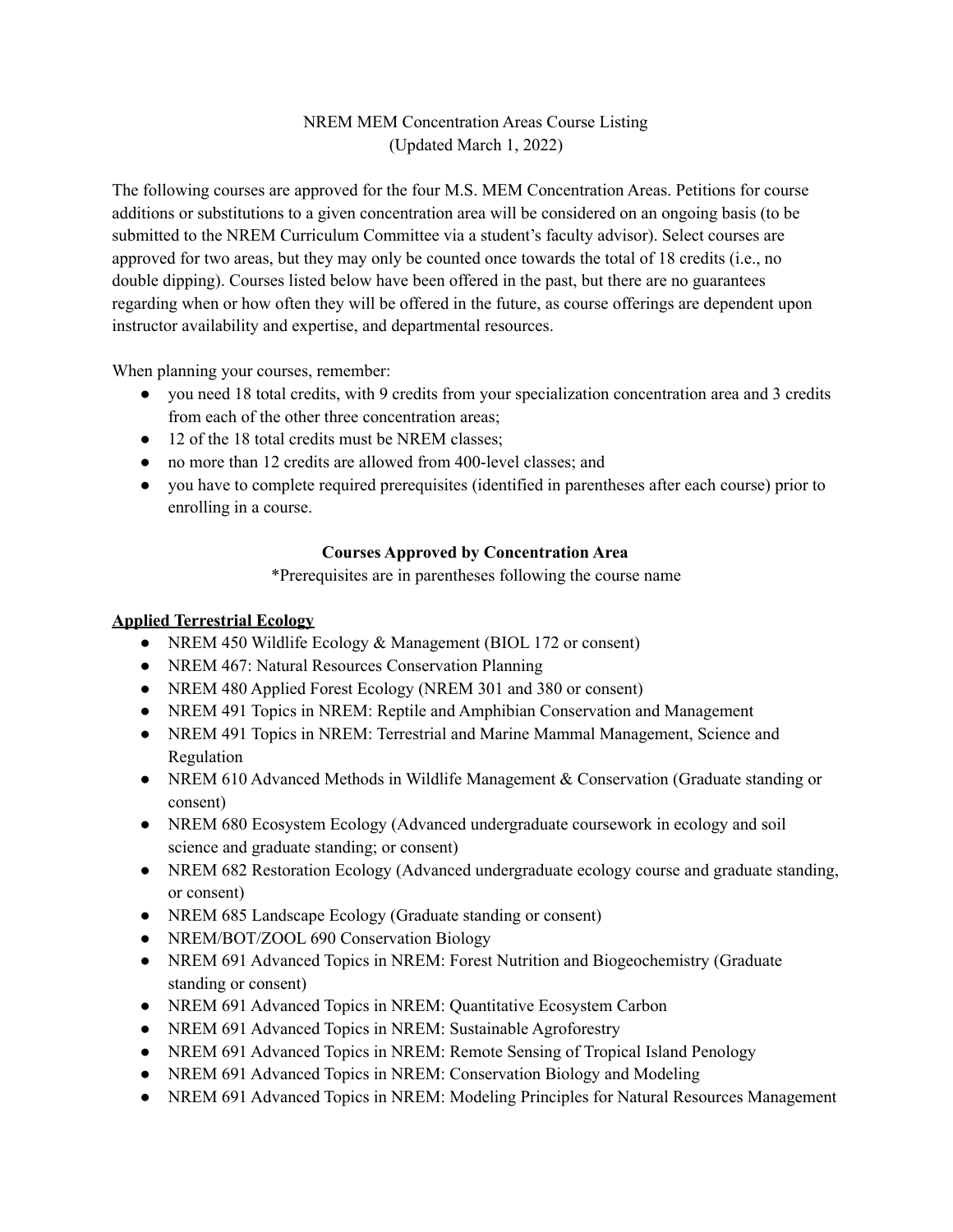- NREM 691 Advanced Topics in NREM: Terrestrial and Marine Mammal Regulation
- NREM 691 Advanced Topics in NREM: Botanical Conservation Collection from Discovery to Restoration
- BOT 444/SUST 445 Ethnoecology and Conservation (BOT 440, and 350 or 453 or GEOG330; or consent)
- BOT 454 Plant Community Ecology; (BOT 202 or Consent)
- BOT 456 Plant-Animal Interactions (BOT 201/201L or BIOL 265/265L)
- BOT 612 Advanced Problems (Plant-animal on Islands)
- BOT 612 Plant Reproductive Ecology
- BOT 651 Invasion Biology (One of BOT 453, 456, MICR 485 OR ZOOL 439; and BOT 462 or BIOL 375; or consent)
- BOT 661 Hawaiian Vascular Plants (BOT 461 or consent)
- TPSS 481 Weed Science (TPSS 200 and CHEM 152, or consent)
- TPSS 604 Advanced Soil Microbiology (TPSS 304 and MICR 351, or consent
- ZOO 439 Animal Ecology (BIOL 265 and MATH 205 or MATH 215 or MATH 241; or consent)
- ZOO 606 Principles of Animal Behavior

## **Environmental Policy & Economics**

- NREM 420 Community and Natural Resource Management (2 social science courses or consent)
- NREM/ECON/TPSS 429 Spreadsheet Modeling for Business and Economic Analysis (NREM 220 or ECON 130, and NREM 310 or ECON 321; or consent)
- NREM 491/HWST 458/BOT 458 Natural Resource Issues and Ethics in Hawaiʻi (HWST 457/ BOT457, HWST 107 and Junior standing; OR instructor consent)
- NREM 611 Resource and Environmental Policy (ECON 300 or ECON 301, or consent)
- NREM 620 Care and Collaborative Management of Natural Resources (Graduate standing or consent)
- NREM 627 Applied Microeconomic Analysis (AREC 626 and ECON 627, or consent)
- NREM 637 Resource Economics (ECON 608 and ECON 629)
- NREM 658 Advanced Environmental Benefit-Cost Analysis (None)
- NREM 671 International Agricultural Systems (Consent)
- NREM 691 Advanced Topics in NREM: Environmental Benefit-Cost Analysis (Summer; Graduate standing or consent)
- NREM 691 Advanced Topics in NREM: Valuing Nature (Graduate standing or consent) (not offered until Spring 2018)
- NREM 691 Advanced Topics in NREM: Coastal and Marine Management Policy
- GEOG 413 Resource Management (Junior standing or higher)
- GEOG 621 Coastal Management and Planning (None)
- GEOG 622/PLAN 622 Environmental Impact Assessment (Graduate standing)
- GEOG/PLAN 637 Environment and Development (None)
- GEOG 639 Community Natural Resource Management
- HWST 651 ʻĀina Waiwai: Water, Food Sovereignty, and Ancestral Abundance
- LWEV 582 Environmental Law
- LWPA 584 Emerging Hawaiʻi Water Issues
- PLAN 620 Environmental Policies and Programs (PLAN 600 or concurrent or consent)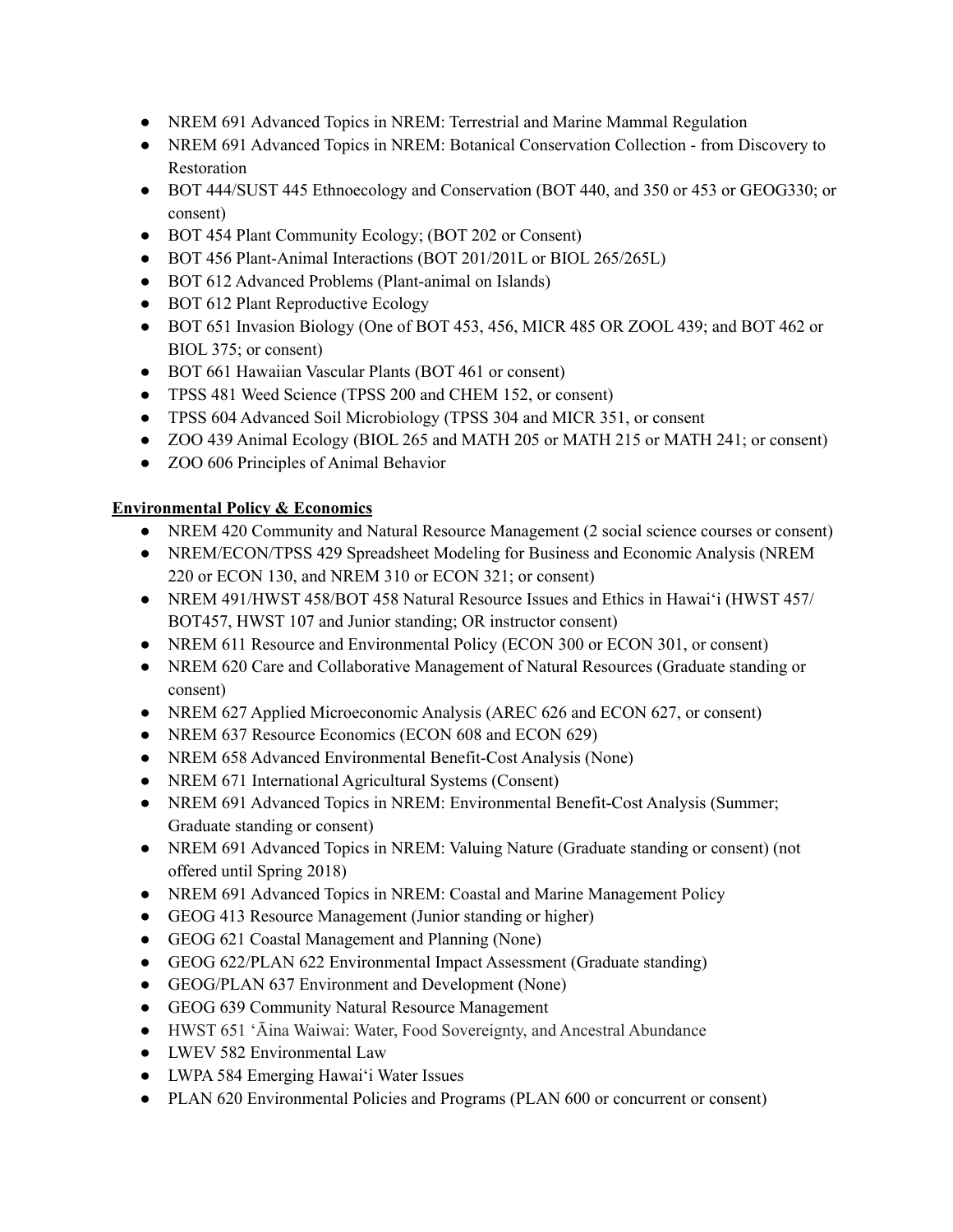- PLAN 625 Climate, Energy & Food (PLAN 620 or concurrent or consent)
- PLAN 628 Urban Environmental Problems (PLAN 600 or consent)
- PLAN 640 Land Use Policies and Programs (PLAN 600 and 601 or consent)
- PLAN 671 Disaster Management: Understanding the Nature of Hazards (PLAN 670 or consent)

# **Geospatial Analysis & Modeling**

- NREM 477 GIS for Resource Managers (Either NREM 310 or MATH 140 or MATH 373, and NREM 301; or consent)
- NREM 640 Land System Science (Graduate standing or consent)
- NREM 664 Small Watershed Modeling (CEE 424 or concurrent or ERTH 425 or concurrent or BS degree from NREM, or consent)
- NREM 677 Remote Sensing of the Environment (1 Physics course (e.g. PHYS 151), 1 calculus course (e.g. NREM 203), and 1 statistics course (e.g. NREM 310), or consent)
- NREM 691 Advanced Topics in NREM: Remote Sensing of Tropical Island Penology
- GEOG 470 Remote Sensing (GEOG 370 or consent)
- GEOG 471 3D Mapping and Analysis
- GEOG 472 Field Mapping (Junior standing or higher, or consent)
- GEOG 489 Applied GIS (NREM 477 or an introductory course is recommended)
- PLAN 473 GIS for Community Planning (Junior standing or higher)
- PLAN 673 Info Systems for Disaster Management and Humanitarian Assistance (PLAN 670 or consent)
- TPSS/GEOG 680 Geospatial Analysis of Natural Resource Data (GEOG 388 or ZOOL 631; or consent)

# **Land & Water Resource Management**

- NREM 460/TPSS 450 Sustainable Nutrient Management in Agroecosystems (NREM 304 and CHEM 161)
- NREM 461 Soil and Water Conservation (NREM 301 or 304)
- NREM 463 Irrigation and Water Management (NREM 203 (or equivalent) and
- NREM 467 Natural Resource Conservation Planning
- NREM 612 Predicting & Controlling Degradation in Human-Dominated Ecosystems (NREM 301) and 304 (or equivalent) and 600)
- NREM 620 Collaborative Care and Management of Natural Resources
- NREM 631 Sustainable Agriculture Seminar
- NREM 640 Land System Science (Graduate standing or consent)
- NREM 660 Hydrologic Processes in Soils (none)
- NREM 662 Watershed Hydrology (NREM 203 or equivalent and 304 or equivalent; or consent)
- NREM 664 Small Watershed Modeling (CEE 424 or concurrent or ERTH 425 or concurrent or BS degree from NREM, or consent)
- NREM 665 Coastal and Wetland Ecology and Management
- NREM 691 Advanced Topics in NREM: Aquatic Toxicology
- NREM 691 Advanced Topics in NREM: Fisheries Ecology
- NREM 691 Advanced Topics in NREM: Quantitative Ecosystem Carbon
- NREM 691 Advanced Topics in NREM: Terrestrial and Marine Mammal Regulation